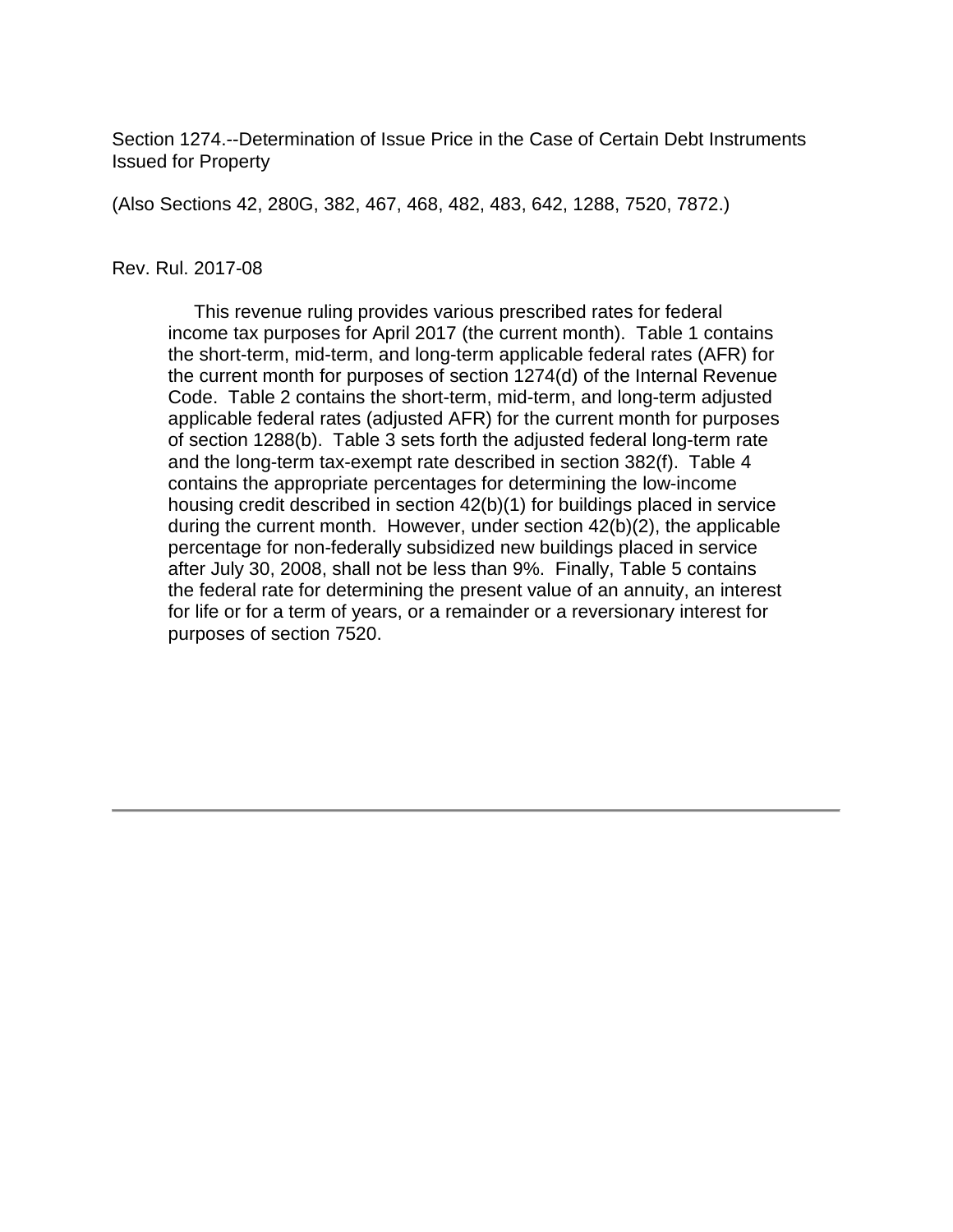## REV. RUL. 2017-08 TABLE 1

# Applicable Federal Rates (AFR) for April 2017

|            | <b>Period for Compounding</b> |            |                  |         |  |
|------------|-------------------------------|------------|------------------|---------|--|
|            | <b>Annual</b>                 | Semiannual | <b>Quarterly</b> | Monthly |  |
|            |                               |            |                  |         |  |
|            | Short-term                    |            |                  |         |  |
| <b>AFR</b> | 1.11%                         | 1.11%      | 1.11%            | 1.11%   |  |
| 110% AFR   | 1.22%                         | 1.22%      | 1.22%            | 1.22%   |  |
| 120% AFR   | 1.33%                         | 1.33%      | 1.33%            | 1.33%   |  |
| 130% AFR   | 1.45%                         | 1.44%      | 1.44%            | 1.44%   |  |
|            |                               |            |                  |         |  |
|            | Mid-term                      |            |                  |         |  |
|            |                               |            |                  |         |  |
| <b>AFR</b> | 2.12%                         | 2.11%      | 2.10%            | 2.10%   |  |
| 110% AFR   | 2.33%                         | 2.32%      | 2.31%            | 2.31%   |  |
| 120% AFR   | 2.55%                         | 2.53%      | 2.52%            | 2.52%   |  |
| 130% AFR   | 2.76%                         | 2.74%      | 2.73%            | 2.72%   |  |
| 150% AFR   | 3.20%                         | 3.17%      | 3.16%            | 3.15%   |  |
| 175% AFR   | 3.72%                         | 3.69%      | 3.67%            | 3.66%   |  |
|            |                               |            |                  |         |  |
|            | Long-term                     |            |                  |         |  |
| <b>AFR</b> | 2.82%                         | 2.80%      | 2.79%            | 2.78%   |  |
| 110% AFR   | 3.10%                         | 3.08%      | 3.07%            | 3.06%   |  |
| 120% AFR   | 3.39%                         | 3.36%      | 3.35%            | 3.34%   |  |
| 130% AFR   | 3.67%                         | 3.64%      | 3.62%            | 3.61%   |  |
|            |                               |            |                  |         |  |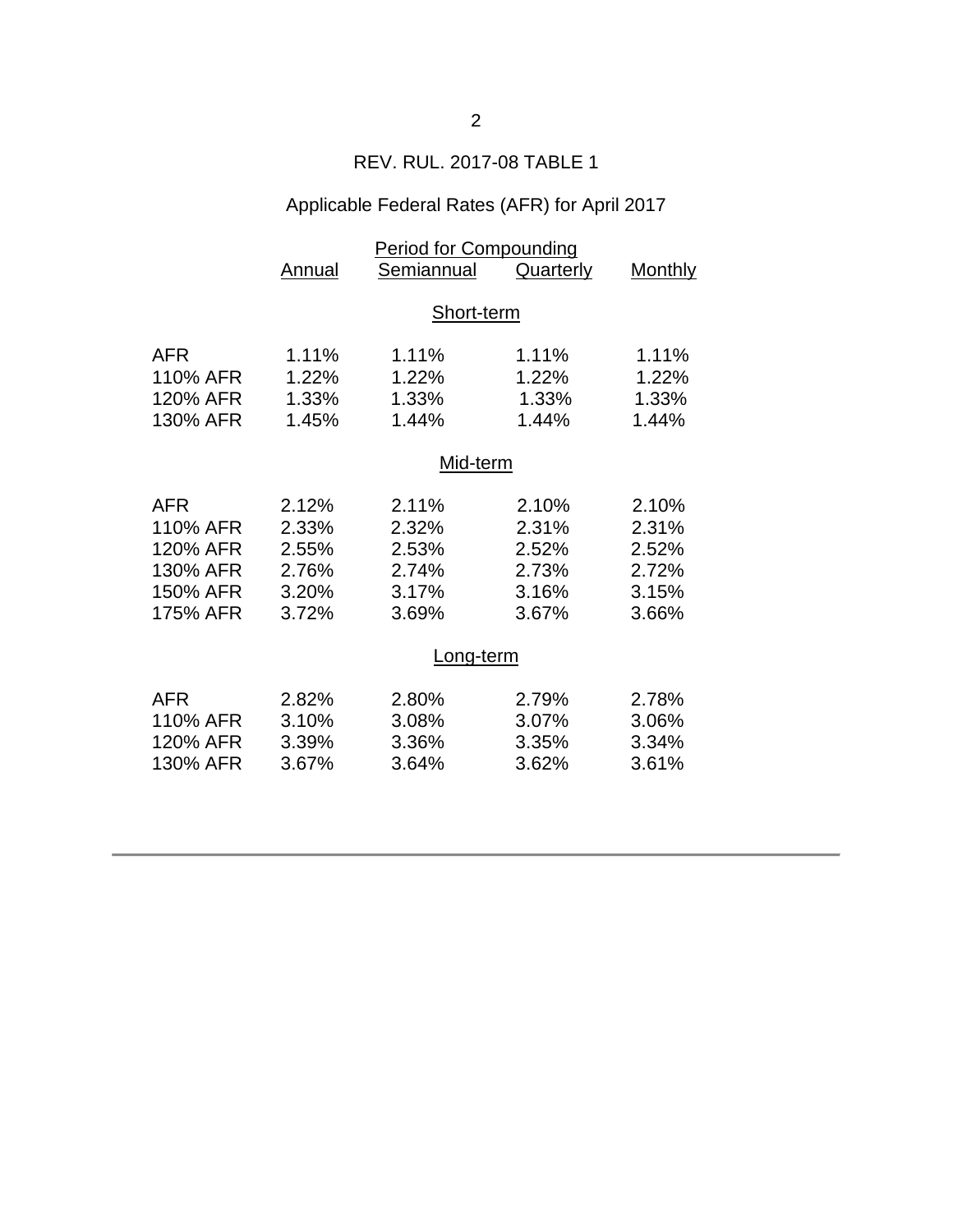### REV. RUL. 2017-08 TABLE 2

# Adjusted AFR for April 2017

|                            | <b>Period for Compounding</b> |            |           |         |  |
|----------------------------|-------------------------------|------------|-----------|---------|--|
|                            | Annual                        | Semiannual | Quarterly | Monthly |  |
| Short-term<br>adjusted AFR | .83%                          | $.83\%$    | .83%      | .83%    |  |
| Mid-term<br>adjusted AFR   | 1.58%                         | 1.57%      | 1.57%     | 1.56%   |  |
| Long-term<br>adjusted AFR  | 2.09%                         | 2.08%      | 2.07%     | 2.07%   |  |

## REV. RUL. 2017-08 TABLE 3

| Rates Under Section 382 for April 2017                                                                                                                                               |       |
|--------------------------------------------------------------------------------------------------------------------------------------------------------------------------------------|-------|
| Adjusted federal long-term rate for the current month                                                                                                                                | 2.09% |
| Long-term tax-exempt rate for ownership changes during the<br>current month (the highest of the adjusted federal long-term<br>rates for the current month and the prior two months.) | 2.09% |